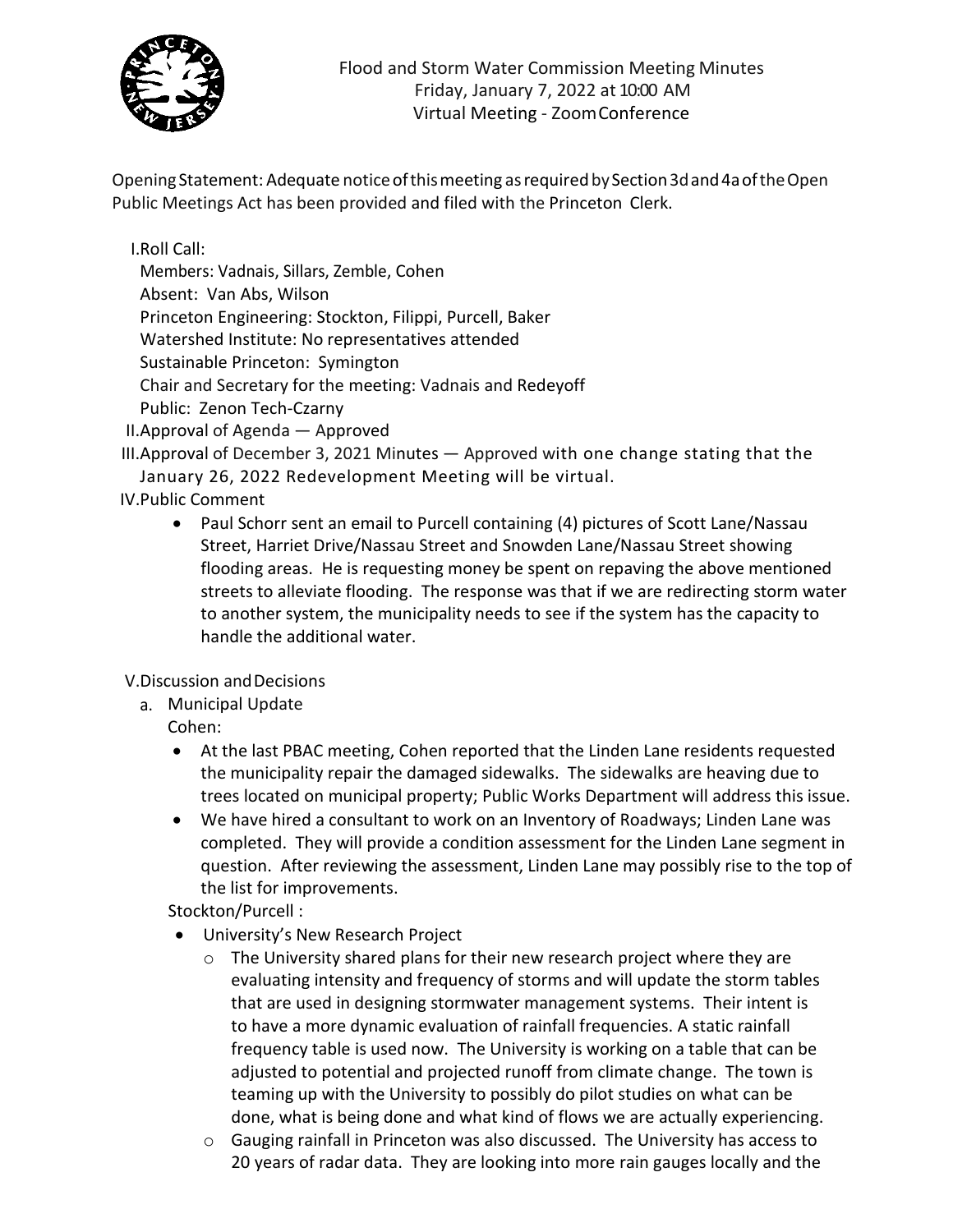municipality will coordinate with the University. After determining rainfall projection, a computer model of Stony Brook Watershed will be completed. The municipality requested the modeling also be done for Harry's Brook.

- $\circ$  This project is a multi-year, multi-disciplined project with many of the University departments involved.
- o The University is looking at producing a documentary.
- o The group will meet in a few weeks to discuss further.
- Regarding stormwater management, developers will only do what is required according to the latest regulations. DEP is investigating increasing their guidelines to the 500 year storm. Benefit/Cost ratio needs to be taken into consideration.
- At the January 24, 2022 Council meeting, the municipality will be requesting approval for a PSA for flood plain mapping study for the remaining part of Harry's Brook, from North Harrison Street to Snowden Lane, so it can be designated as Zone AE instead of Zone A.
- b. Redevelopment Stormwater Ordinance
	- Wednesday, January 26, 2022 at 7:30 pm is the confirmed date for the stakeholder meeting. After discussing the date, it may have to change.
		- o 27 people, excluding staff, have received a Save the Date invitation. This meeting will be held in person in the Main Meeting Room at the Municipal Building. It is open to the public.
		- o The meeting will be in a Webinar format. Staff and invitees are the panelists. Public will be able to watch the proceedings. It is designed to be a dialogue between staff and invitees.
		- o Agenda:
			- $\cdot$  The municipality will set the stage with current stormwater management regulations for redeveloped properties, ideas on how to move forward and address redevelopment.
			- $\cdot$  Watershed Institute will address the need for ideas for managing stormwater on redeveloped properties.
			- $\div$  The invited attendees will have the opportunity to speak.
			- $\triangleleft$  A follow-up meeting will be scheduled to discuss the proposed agenda and the proposed document to be available to the public.
		- $\circ$  Format of the meeting There are ways in which Zoom allows the public to engage. Questions, polls, get feedback from public. Symington offered to assist.
- c. Stormwater Flow Mapping
	- Consultant RVE is hired to map our entire drainage network including mapping all inlets and obtaining dimensions of inlets, culverts, and pipes. To start, RVE will be working in 3 pilot areas. The (3) neighborhoods are the Witherspoon Jackson neighborhood, Hunt Drive and Winfield Drive and Laurel Road and Mansgrove Road. These are areas that experienced flooding during TS IDA.
	- CAPERS Team only has 40 streets left to survey and they plan to finish the end of the month.
	- Tech-Czarny asked if we can look at Leavitt, Franklin, Doran mini sub-water shed.